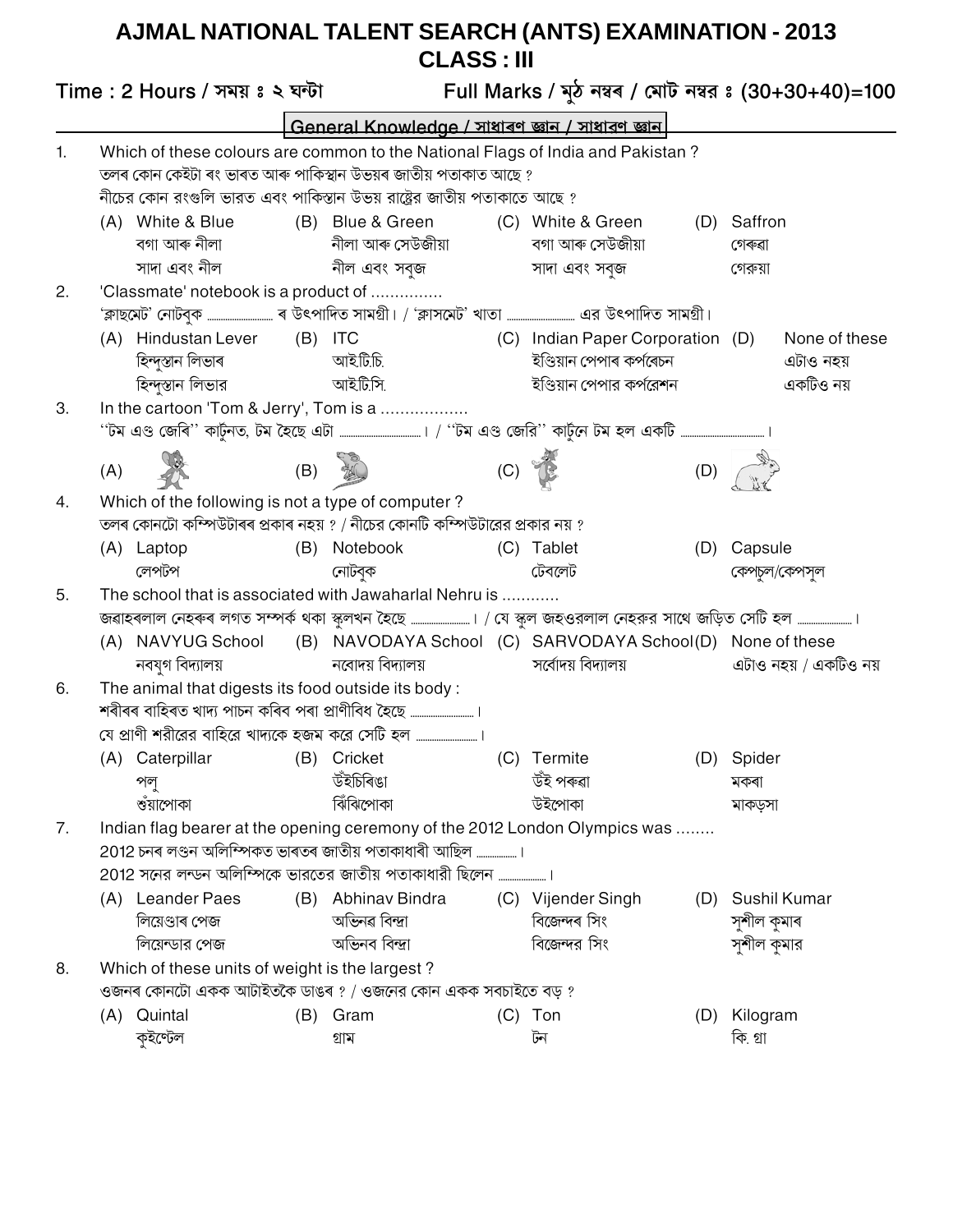| 9.  |          | 'Sur Kshetra', a reality show was telecast in |          | ৰিয়েলিটি অনুষ্ঠান 'সুৰ-ক্ষেত্ৰ' ……………… ত সম্প্ৰচাৰিত হৈছিল। / রিয়েলিটি শো 'সুরক্ষেত্ৰ' ……………… চ্যানেলে সম্প্ৰচারিত হয়।     |          |                                       |        |                         |
|-----|----------|-----------------------------------------------|----------|-------------------------------------------------------------------------------------------------------------------------------|----------|---------------------------------------|--------|-------------------------|
|     | (A)      |                                               |          | $(B)$ colors                                                                                                                  | (C)      |                                       | (D)    |                         |
| 10. |          | The steel city 'Bokaro' is in                 |          |                                                                                                                               |          |                                       |        |                         |
|     |          |                                               |          | তীখা নগৰী ''বুকাৰো'' ………………………ত অৱস্থিত। / লৌহ নগরী বোকারো …………………… রাজ্যে অবস্থিত।                                           |          |                                       |        |                         |
|     |          | (A) Bihar                                     |          | (B) Madhya Pradesh (C) Jharkhand                                                                                              |          |                                       | (D)    | Chhatisgarh             |
|     |          | বিহাৰ / বিহার                                 |          | মধ্যপ্ৰদেশ                                                                                                                    |          | ঝাৰখণ্ড / ঝাড়খণ্ড                    |        | ছত্তিশগড়               |
| 11. |          |                                               |          | 'Pabitara wildlife' sanctuary is in the district of                                                                           |          |                                       |        |                         |
|     |          |                                               |          | "পবিতৰা অভয়াৰণ্য"  জিলাত। / পবিতরা অভয়ারণ্য  জেলায়।                                                                        |          |                                       |        |                         |
|     |          | (A) Tinsukia<br>(B) Nagaon                    |          |                                                                                                                               |          | (C) Morigaon                          | (D)    | Golaghat                |
|     |          | তিনিচুকীয়া / তিনসুকিয়া                      |          | নগাঁও                                                                                                                         |          | মৰিগাঁও / মরিগাঁও                     |        | গোলাঘাট                 |
| 12. |          |                                               |          | If President is the head of India, then  is the head of Assam.                                                                |          |                                       |        |                         |
|     |          |                                               |          |                                                                                                                               |          |                                       |        |                         |
|     |          |                                               |          |                                                                                                                               |          |                                       |        |                         |
|     |          | (A) Governor                                  |          | (B) Chief Minister (C) Prime Minister                                                                                         |          |                                       |        | (D) Speaker             |
|     |          | ৰাজ্যপাল / রাজ্যপাল                           |          | মুখ্যমন্ত্ৰী                                                                                                                  |          | প্ৰধান মন্ত্ৰী                        |        | অধ্যক্ষ                 |
| 13. |          | In a map 'fffffoffffff' mark represents       |          |                                                                                                                               |          |                                       |        |                         |
|     |          |                                               |          |                                                                                                                               |          |                                       |        |                         |
|     |          | মানচিত্রে 'tttttottttt' চিহ্নটি  কে বুঝায়।   |          |                                                                                                                               |          |                                       |        |                         |
|     |          | (A) Roadways                                  |          | (B) Railways                                                                                                                  |          | (C) District Border (D) None of these |        |                         |
|     |          | বাট-পথ/যানপথ                                  |          | ৰেলপথ/রেলপথ                                                                                                                   |          | জিলাৰ সীমা/জেলার সীমা                 |        | এটাও নহয়/একটিও নয়     |
| 14. |          | 'Sundarban' is the largest  in the world.     |          |                                                                                                                               |          |                                       |        |                         |
|     |          |                                               |          | 'সুন্দৰবন' পৃথিৱীৰ আটাইতকৈ ডাঙৰ ﷺ । / সুন্দরবন পৃথিবীর সবচাইতে বৃহৎ ﷺ ।                                                       |          |                                       |        |                         |
|     |          | (A) Island                                    |          | (B) Delta                                                                                                                     |          | (C) Chararea                          |        | (D) Flood plain         |
|     |          | দ্বীপ                                         |          | ব-দ্বীপ                                                                                                                       |          | চৰ অঞ্চল/চর অঞ্চল                     |        | প্লাৱন ভূমি/প্লাবন ভূমি |
| 15. |          | Find the missing term in the following.       |          |                                                                                                                               |          |                                       |        |                         |
|     |          |                                               |          | '?' চিনৰ ঠাইৰ সঠিক উত্তৰ বহুওৱা। / '?' চিহ্নের স্থানে সঠিক উৰ্ত্তরী ব্যাও।                                                    |          |                                       |        |                         |
|     |          |                                               |          | 18<br>36                                                                                                                      | 27<br>39 | 36<br>$3$ ?                           |        |                         |
|     | $(A)$ 12 |                                               | $(B)$ 15 |                                                                                                                               | (C) 39   |                                       | (D) 33 |                         |
| 16. |          |                                               |          | 'National Education Day' is observed on                                                                                       |          |                                       |        |                         |
|     |          |                                               |          | তাৰিখে জাতীয় শিক্ষা দিৱস পালন কৰা হয়। /  তারিখে 'রাষ্ট্রীয় শিক্ষা দিবস' পালন করা হয়।                                      |          |                                       |        |                         |
|     |          | (A) September 21                              |          | (B) October 15 (C) November 11                                                                                                |          |                                       |        | (D) November 19         |
|     |          | 21 চেপ্তেম্বৰ/সেপ্টেম্বর                      |          | 15 অক্টোবৰ/অক্টোবর                                                                                                            |          | 11 নভেম্বৰ/নভেম্বর                    |        | 19 নভেম্বৰ/নভেম্বর      |
| 17. |          |                                               |          | The lead role in the film 'Barfi' is played by                                                                                |          |                                       |        |                         |
|     |          |                                               |          | 'বর্ফি' বোলছবিত মূখ্য চৰিত্রত অভিনয় কৰা ব্যক্তিজন ……………………। / 'বর্ফি' ছায়াছবিতে মুখ্য চরিত্রে অভিনয় করা ব্যক্তিজন …………………। |          |                                       |        |                         |
|     |          | (A) Ranveer Kapoor                            |          | (B) Hrithik Roshan (C) Salman Khan                                                                                            |          |                                       |        | (D) Farhan Akhtar       |
|     |          | ৰণবীৰ কাপুৰ                                   |          | হাত্বিক ৰোচন                                                                                                                  |          | ছলমান খান                             |        | ফাৰহান আখতাৰ            |
|     |          | রণবীর কাপুর                                   |          | হ্যত্বিক রোশন                                                                                                                 |          | সলমান খান                             |        | ফারহান আখতার            |
| 18. |          | The largest organ in the human body is        |          |                                                                                                                               |          |                                       |        |                         |
|     |          |                                               |          |                                                                                                                               |          |                                       |        |                         |
|     |          | (A) Large intestine                           |          | (B) Skin                                                                                                                      |          | (C) Stomach                           |        | (D) Liver               |
|     |          | বৃহদান্ত্ৰ                                    |          | ছাল / ত্বক                                                                                                                    |          | পাকস্থলী                              |        | যকৃৎ                    |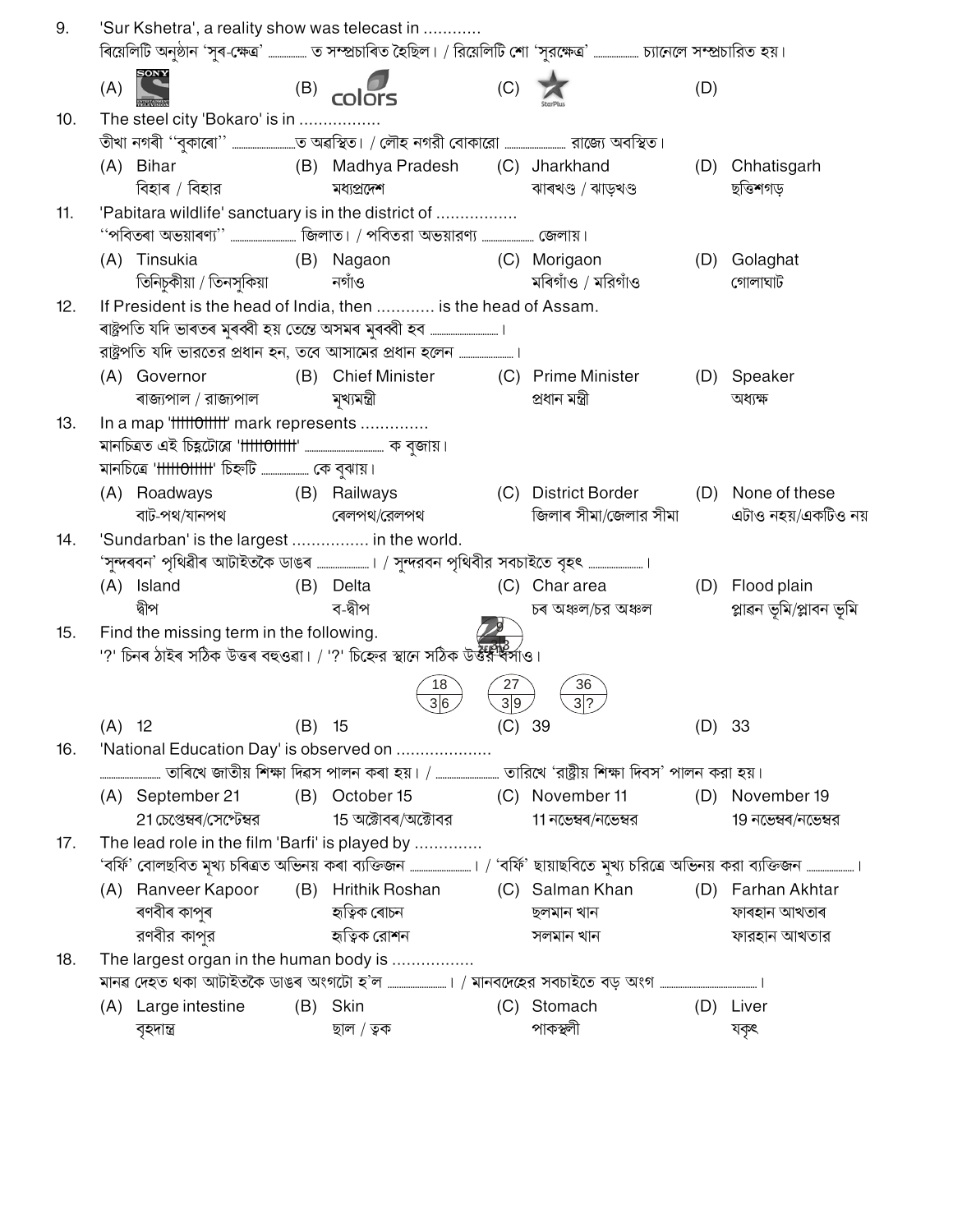| If 'Sudhakantha' is Dr. Bhupen Hazarika, then 'Hastir Kanya' is<br>19. |     |                                                    |     |                                                                             |     |                                                            |     |                                                                                                                       |
|------------------------------------------------------------------------|-----|----------------------------------------------------|-----|-----------------------------------------------------------------------------|-----|------------------------------------------------------------|-----|-----------------------------------------------------------------------------------------------------------------------|
|                                                                        |     |                                                    |     | যদি সুধাকণ্ঠ ড° ভূপেন হাজৰিকা হয়, তেন্তে 'হস্তীৰ কন্যা' হব ……………….।        |     |                                                            |     |                                                                                                                       |
|                                                                        |     |                                                    |     |                                                                             |     |                                                            |     |                                                                                                                       |
|                                                                        |     | (A) Mamoni Raisom Goswami                          |     |                                                                             |     | (B) Dipali Borthakur                                       |     |                                                                                                                       |
|                                                                        |     | মামনি ৰয়চম গোস্বামী / মামনি রয়সম গোস্বামী        |     |                                                                             |     | দিপালী বৰঠাকুৰ / দিপালী বরঠাকুর                            |     |                                                                                                                       |
|                                                                        |     | (C) Pratima Pandey                                 |     |                                                                             |     | (D) Minati Khound                                          |     |                                                                                                                       |
|                                                                        |     | প্ৰতিমা পাণ্ডে / প্ৰতিমা পাল্ডে                    |     |                                                                             |     | মিনতি খাউন্দ                                               |     |                                                                                                                       |
| 20.                                                                    |     | 'Me Dum Me-Phi' is observed mainly by              |     |                                                                             |     |                                                            |     |                                                                                                                       |
|                                                                        |     |                                                    |     | 'মে-ডাম-মে-ফি' মূলতঃ  সকলে পালন কৰে। / 'মে-ডাম-মে-ফি' মূলতঃ  সকলে পালন করে। |     |                                                            |     |                                                                                                                       |
|                                                                        |     | (B) Ahoms<br>(A) Boros                             |     |                                                                             |     | (C) Rabhas                                                 | (D) | Tiwas                                                                                                                 |
|                                                                        |     | বড়ো                                               |     | আহোম                                                                        |     | ৰাভা / রাভা                                                |     | তিৱা / তিওয়া                                                                                                         |
| 21.                                                                    |     | Kerala is famous for                               |     |                                                                             |     |                                                            |     |                                                                                                                       |
|                                                                        |     |                                                    |     |                                                                             |     |                                                            |     |                                                                                                                       |
|                                                                        |     | (A) Coconut                                        |     | (B) Dates                                                                   |     | (C) Betelnut                                               |     | (D) Cherry                                                                                                            |
|                                                                        |     | নাৰিকল / নারিকেল                                   |     | খেজুৰ / খেজুর                                                               |     | তামোল / সৃপারী                                             |     | চেৰি / চেরী                                                                                                           |
| 22.                                                                    |     |                                                    |     | "Richter Scale" is used to measure the intensity of                         |     |                                                            |     |                                                                                                                       |
|                                                                        |     |                                                    |     |                                                                             |     |                                                            |     |                                                                                                                       |
|                                                                        |     | (A) Volcanoes                                      |     | (B) Light Energy (C) Earthquake                                             |     |                                                            |     | (D) Storms                                                                                                            |
|                                                                        |     |                                                    |     | আগ্নেয়গিৰি / আগ্নেয়গিরি             আলোক শক্তি                            |     | ভূমিকম্প                                                   |     | ধুমুহা / ঝড়                                                                                                          |
| 23.                                                                    |     |                                                    |     | Barack Obama is to the U.S.A. as  is to India.                              |     |                                                            |     |                                                                                                                       |
|                                                                        |     |                                                    |     |                                                                             |     |                                                            |     |                                                                                                                       |
|                                                                        |     |                                                    |     |                                                                             |     |                                                            |     |                                                                                                                       |
|                                                                        |     | (A) Rahul Gandhi                                   |     | (B) Dr. Manmohan Singh (C) Pranab Mukherjee (D) Tarun Gogoi                 |     |                                                            |     |                                                                                                                       |
|                                                                        |     | ৰাহুল গান্ধী / রাহুল গান্ধী $\qquad$ ড° মনমোহন সিং |     |                                                                             |     | প্ৰণৱ মুখাৰ্জী / প্ৰণব মুখাৰ্জী        তৰুণ গগৈ / তরুণ গগৈ |     |                                                                                                                       |
| 24.                                                                    |     |                                                    |     | The Chief Guest of the Republic Day 2013 was from                           |     |                                                            |     |                                                                                                                       |
|                                                                        |     |                                                    |     |                                                                             |     |                                                            |     | 2013 চনৰ গণতন্ত্ৰ দিৱসৰ মৃখ্য অতিথিজন …………………… ৰ আছিল। / 2013 সনের গণতন্ত্র দিবসের মুখ্য অতিথিজন …………………… দেশের ছিলেন |
|                                                                        |     | (A) Nepal                                          |     | (B) Bhutan                                                                  |     | SAMSUNG                                                    |     | (D) Bahrain                                                                                                           |
|                                                                        |     | নেপাল                                              |     | ভটান                                                                        |     | শাশক্ষাহমা/ নালয়েশিয়া                                    |     | বাহ্ৰাইন/বাহরিন                                                                                                       |
| 25.                                                                    |     | Which of the following is not an input device?     |     |                                                                             |     |                                                            |     |                                                                                                                       |
|                                                                        |     |                                                    |     | তলৰ কোনটো এটা ইনপুট আহিলা নহয় ? / নীচের কোনটি একটি ইনপুট ডিভাইস নয় ?      |     |                                                            |     |                                                                                                                       |
|                                                                        |     | (A) Keyboard                                       | (B) | Scanner                                                                     |     | (C) Printer                                                | (D) | Mouse                                                                                                                 |
|                                                                        |     | কি'বৰ্ড                                            |     | স্কেনাৰ / স্কেনার                                                           |     | প্ৰিণ্টাৰ / প্ৰিণ্টার                                      |     | মাউচ / মাউস                                                                                                           |
| 26.                                                                    |     | Which of the following deserts is in India?        |     |                                                                             |     |                                                            |     |                                                                                                                       |
|                                                                        |     |                                                    |     | তলৰ কোনখন মৰুভূমি ভাৰতত অৱস্থিত ? / নীচের কোন মরুভূমি ভারতে অবস্থিত ?       |     |                                                            |     |                                                                                                                       |
|                                                                        |     | (A) Gobi                                           |     | (B) Sahara                                                                  |     | (C) Thar                                                   | (D) | Atacama                                                                                                               |
|                                                                        |     | গোৰী                                               |     | ছাহাৰা / সাহারা                                                             |     | থৰ / থর                                                    |     | আটাকামা                                                                                                               |
| 27.                                                                    |     | Find out the odd one.                              |     |                                                                             |     |                                                            |     |                                                                                                                       |
|                                                                        |     | অমিলটো বাছি উলিওৱা ? / অমিলটি বেছে নাও।            |     |                                                                             |     |                                                            |     |                                                                                                                       |
|                                                                        | (A) | $\ddot{}$                                          | (B) |                                                                             | (C) | <                                                          | (D) |                                                                                                                       |
| 28.                                                                    |     |                                                    |     | 'LUMIA 510' Mobile handset is a product of                                  |     |                                                            |     |                                                                                                                       |
|                                                                        |     |                                                    |     |                                                                             |     |                                                            |     |                                                                                                                       |
|                                                                        |     |                                                    |     |                                                                             |     |                                                            |     |                                                                                                                       |
|                                                                        |     |                                                    |     |                                                                             |     |                                                            |     |                                                                                                                       |
|                                                                        | (A) |                                                    | (B) | <b>Connecting People</b>                                                    |     | (C) Karbonn'                                               | (D) |                                                                                                                       |
|                                                                        |     |                                                    |     |                                                                             |     |                                                            |     |                                                                                                                       |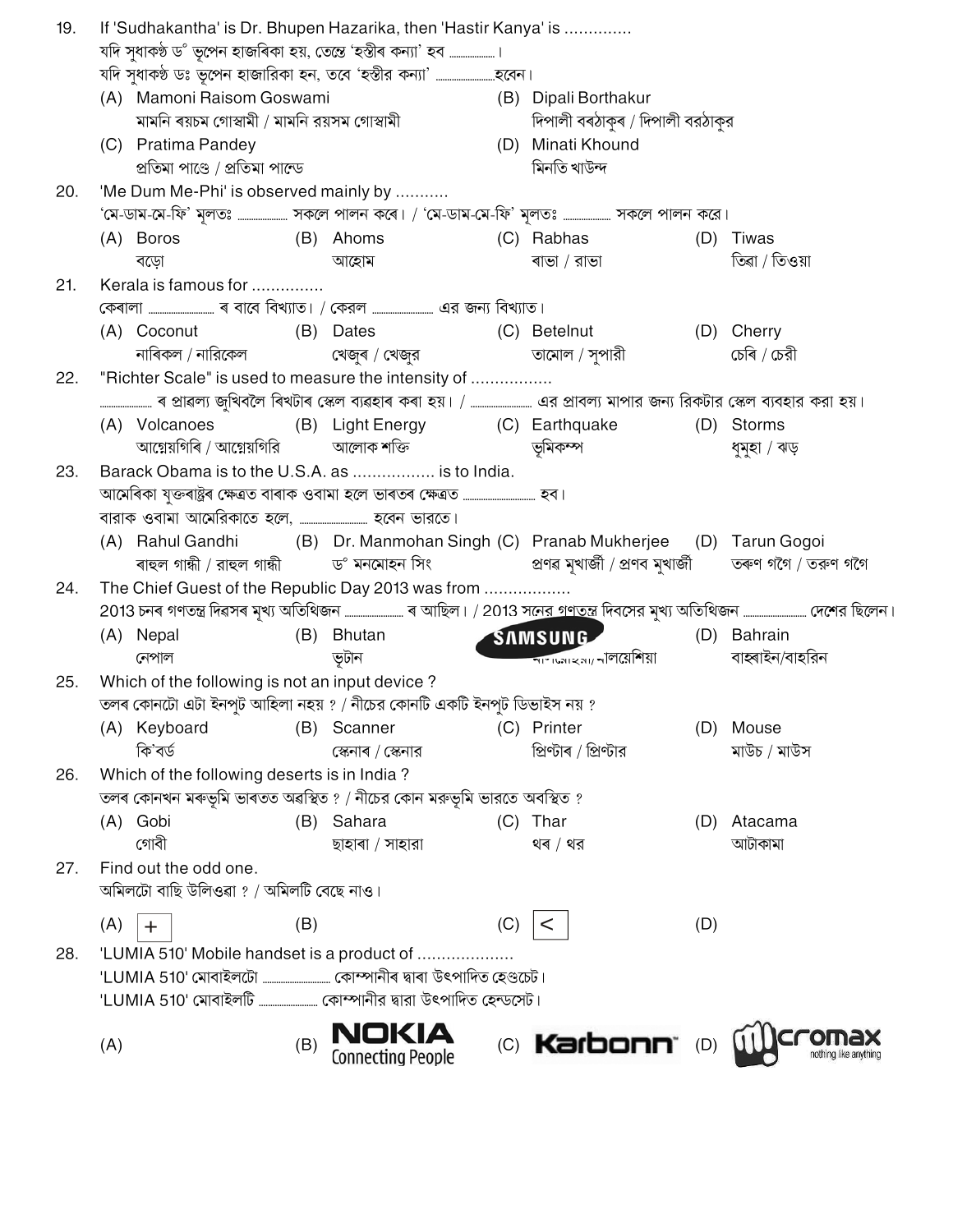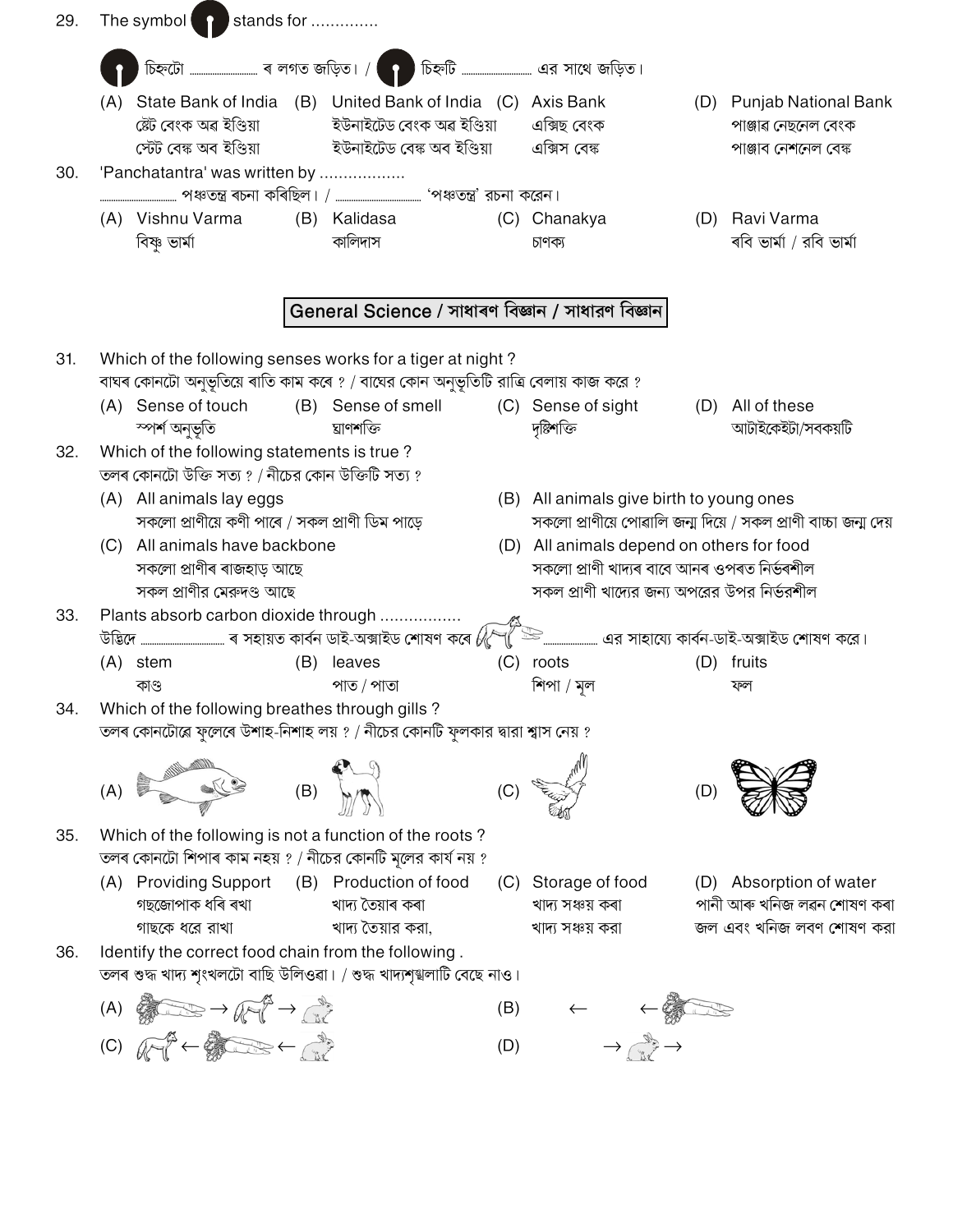- 37. Which of the following is not an omnivore?  $(C)$ 38. Which of the following can run the fastest? তলৰ কোনটোৱে আটাইতকৈ বেগাই দৌৰিব পাৰে ? / নীচের কোনটি সবচাইতে দ্রুতবেগে দৌডাতে পারে ? Which of the following birds does not fly at all? 39. তলৰ কোনবিধ চৰাই উৰিব নোৱাৰে ? / নীচের কোন পাখীটি উড়তে পারে না ? (A) Kiwi (B) Ostrich (C) Penguin (D) All of these কিৱি / কিউই উটপক্ষী পেঙ্গইন আটাইকেইটা / সবকয়টি Which part of the plant carries prepared food in the leaves to the other parts of the plant?  $40.$ উদ্ভিদৰ কোনটো অংশই পাতত উৎপন্ন হোৱা খাদ্য উদ্ভিদৰ বিভিন্ন অংশলৈ কঢ়িয়াই নিয়ে ? উদ্ভিদের কোন অংশ পাতায় উৎপন্ন হওয়া খাদ্য উদ্ভিদের বিভিন্ন অংশে সরবরাহ করে ? (A) Roots (C) Stem (B) Leaves (D) Flowers শিপা / মল পাত / পাতা কাণ্ড ফল Which of the following stores food for the baby plant? 41. তলৰ কোনটোৱে পুলিৰ বাবে খাদ্য সঞ্চয় কৰে ? / নীচের কোনটি চারার জন্য খাদ্য সঞ্চয় করে ? (A) Leaf (B) Seed (C) Stem (D) Root পাত / পাতা বীজ শিপা / মল কাণ্ড 42. Most of the fertilisers are made of .................. (B) Oxygen (A) Carbon dioxide (C) Nitrogen (D) Water vapour অক্সিজেন কাৰ্বন ডাই-অক্সাইড নাইট্রজেন জলীয় বাষ্প 43. Which of the following is the best soil for growing coconut? তলৰ কোনবিধ মাটি নাৰিকল খেতিৰ বাবে উত্তম ? / নারিকেলের চাষের জন্য উত্তম ...........................  $\sim$  1 (A) Sandy (C) Clay (B) Loamy (D) None of these বালিচহীয়া মাটি / বালিমাটি পলসুৱা মাটি / সারমাটি বোকামাটি / কাদামাটি এটাও নহয় / একটিও নয় In how many states can water exist? 44. পানী কেইটা অৱস্থাত থাকিব পাৰে ? / জল কয়টি অবস্থায় থাকতে পারে ?  $(A)$  1  $(B)$  2  $(C)$  3  $(D)$  4 What do 1, 2, 3 and 4 in the processes shown below represent? 45. তলত দিয়া প্ৰক্ৰিয়াবোৰত 1, 2, 3 আৰু 4 য়ে কি সচায় ? / নীচে দেওয়া প্ৰক্ৰিয়াগুলিতে 1, 2, 3 এবং 4 কি বজায় ?
	- Water  $\xrightarrow{1}$  Steam  $\xrightarrow{2}$  Water, Ice  $\xrightarrow{3}$  Water  $\xrightarrow{4}$  Steam পানী $\stackrel{1}{\longrightarrow}$  বাষ্প $\stackrel{2}{\longrightarrow}$  পানী. বৰফ $\stackrel{3}{\longrightarrow}$  পানী  $\stackrel{4}{\longrightarrow}$  বাষ্প $\mid$  'জল $\stackrel{-1}{\longrightarrow}$  বাৰ্ণ  $\stackrel{2}{\longrightarrow}$  জল  $\stackrel{4}{\longrightarrow}$  বাৰ্ণ (A) 1- heat, 2- cool, 3- cool, 4- heat (B) 1- heat, 2- cool, 3- heat, 4- heat 1- তাপ, 2- ঠাণ্ডা, 3- ঠাণ্ডা, 4- তাপ 1- তাপ, 2- ঠাণ্ডা, 3- তাপ, 4- তাপ (C) 1- cool, 2- heat, 3- heat, 4- heat (D) 1- cool, 2- cool, 3- heat, 4- cool
		- 1- ঠাণ্ডা, 2- তাপ, 3- তাপ, 4- ঠাণ্ডা

1- ঠাণ্ডা, 2- ঠাণ্ডা, 3- তাপ, 4- ঠাণ্ডা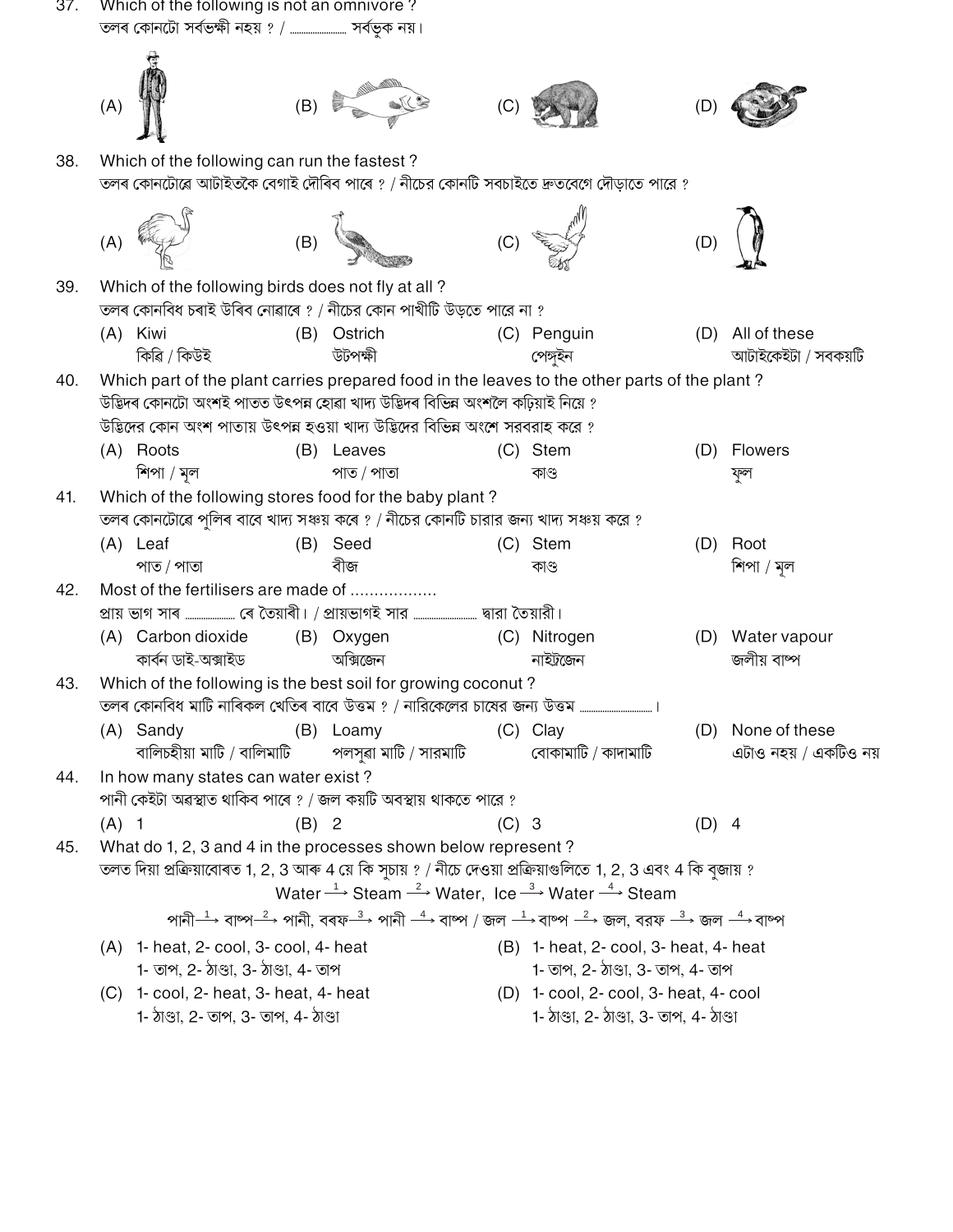| 46. |                                                 | Weather is predicted by considering                     |     |                                                                                                                         |     |                                |     |                                          |  |
|-----|-------------------------------------------------|---------------------------------------------------------|-----|-------------------------------------------------------------------------------------------------------------------------|-----|--------------------------------|-----|------------------------------------------|--|
|     |                                                 | বতাহৰ চলাচল<br>বাতাসের চলাচল                            |     | $(A)$ the movement of air $(B)$ amount of water vapour $(C)$ temperature<br>জলীয় বাষ্পৰ পৰিমাণ<br>জলীয় বাষ্পের পরিমাণ |     | উষ্ণতা                         |     | (D) All of these<br>আটাইকেইটা<br>সবকয়টি |  |
| 47. |                                                 |                                                         |     | Which of the following is not dissolved in kerosene?                                                                    |     |                                |     |                                          |  |
|     |                                                 |                                                         |     | তলৰ কোনবিধ কেৰাচিনত দ্ৰৱীভূত নহয় ? ………………… কেরোসিনে দ্রবীভূত হয় না।                                                   |     |                                |     |                                          |  |
|     |                                                 | $(A)$ Wax                                               |     | (B) Salt                                                                                                                |     | (C) Sugar                      |     | $(D)$ Both B & C                         |  |
|     |                                                 | মম                                                      |     | নিমখ / লবণ                                                                                                              |     | চেনি / চিনি                    |     | B আৰু C উভয় / B এবং C উভয়              |  |
| 48. |                                                 | Land breeze blows in the                                |     |                                                                                                                         |     |                                |     |                                          |  |
|     |                                                 |                                                         |     |                                                                                                                         |     |                                |     |                                          |  |
|     |                                                 | (A) day time                                            |     | (B) noon time                                                                                                           |     | (C) night time                 |     | (D) morning                              |  |
|     |                                                 | দিনত / দিনে                                             |     | দুপৰীয়া / দুপুরে                                                                                                       |     | ৰাতি / রাতে                    |     | ৰাতিপুৱা / সকালে                         |  |
| 49. |                                                 | The sun is a                                            |     |                                                                                                                         |     |                                |     |                                          |  |
|     |                                                 |                                                         |     |                                                                                                                         |     |                                |     |                                          |  |
|     |                                                 | (A) planet                                              |     | (B) comet                                                                                                               |     | (C) satellite                  |     | $(D)$ star                               |  |
|     |                                                 | গ্ৰহ                                                    |     | ধুমকেতৃ                                                                                                                 |     | উপগ্ৰহ                         |     | নক্ষত্র                                  |  |
| 50. |                                                 | What causes days and nights?                            |     |                                                                                                                         |     |                                |     |                                          |  |
|     |                                                 |                                                         |     |                                                                                                                         |     |                                |     |                                          |  |
|     |                                                 |                                                         |     | (A) Earth's rotation (B) Earth's revolution                                                                             |     | (C) Sun's rotation             |     | (D) Sun's revolution                     |  |
|     |                                                 |                                                         |     | পৃথিৱীৰ আহ্নিক গতি                  পৃথিৱীৰ বাৰ্ষিক গতি                                                                 |     | সূৰ্যৰ আৱৰ্তন<br>সৰ্বের আবর্তন |     | সৰ্য্যৰ প্ৰদক্ষিণ                        |  |
|     |                                                 |                                                         |     | পৃথিবীর আহ্নিক গতি               পৃথিবীর বার্ষিক গতি                                                                    |     |                                |     | সূর্যের প্রদক্ষিণ                        |  |
| 51. | The nervous system is made of                   |                                                         |     |                                                                                                                         |     |                                |     |                                          |  |
|     |                                                 | (A) brain                                               |     | (B) spinal cord                                                                                                         | (C) | nerves                         |     | (D) All of these                         |  |
|     |                                                 | মগজু / মগজ                                              |     | মেৰুম $\#$ C / মেরুদণ্ড                                                                                                 |     | স্নায়ু                        |     | আটাইকেইটা / সবকয়টি                      |  |
| 52. |                                                 | Which of the following is an antiseptic?                |     |                                                                                                                         |     |                                |     |                                          |  |
|     | তলৰ কোনটো প্ৰতিৰোধক ? / নীচের কোনটি প্ৰতিরোধক ? |                                                         |     |                                                                                                                         |     |                                |     |                                          |  |
|     |                                                 | (A) Boroplus                                            |     | (B) Savlon                                                                                                              |     | (C) Lyzol                      |     | (D) All of these                         |  |
|     |                                                 | বৰ'প্লাচ / বরোপ্লাস                                     |     | চেভলন / সেভলন                                                                                                           |     | লাইজল                          |     | আটাইকেইটা / সবকয়টি                      |  |
| 53. |                                                 | The odd one is                                          |     |                                                                                                                         |     |                                |     |                                          |  |
|     |                                                 |                                                         |     |                                                                                                                         |     |                                |     |                                          |  |
|     |                                                 |                                                         |     | (A) kidneys-sweat (B) lungs-carbon di-oxide (C) kidneys-urine                                                           |     |                                | (D) | skin-sweat                               |  |
|     |                                                 | বৃক্ব-ঘাম                                               |     | হাওঁ-ফাওঁ-কাৰ্বন ডাই অক্সাইড                                                                                            |     | বৃক্ক-মূত্ৰ                    |     | ছাল-ঘাম                                  |  |
|     |                                                 | বৃক্ক-ঘাম                                               |     | ফুসফুস-কাৰ্বন ডাই অক্সাইড                                                                                               |     | বৃক্ক-মৃত্ৰ                    |     | ত্বক-ঘাম                                 |  |
| 54. |                                                 | We should not fly kites                                 |     |                                                                                                                         |     |                                |     |                                          |  |
|     |                                                 |                                                         |     | আমি  চিলা উৰাব নালাগে। / আমাদের  ঘুড়ি উড়াতে লাগে না।                                                                  |     |                                |     |                                          |  |
|     |                                                 | $(A)$ in parks                                          |     | (B) on school ground (C) on open ground                                                                                 |     |                                |     | (D) on the terrace                       |  |
|     |                                                 | পার্কত                                                  |     | স্কুলৰ খেল পথাৰত                                                                                                        |     | মুকলি ঠাইত                     |     | চাদত                                     |  |
|     |                                                 | পার্কে                                                  |     | স্কলের মাঠে                                                                                                             |     | খোলা জায়গায়                  |     | ছাদে                                     |  |
| 55. |                                                 |                                                         |     | Which of the following is used to see disease-causing germs?                                                            |     |                                |     |                                          |  |
|     |                                                 | তলৰ কোনটো বেমাৰৰ বীজাণু পৰীক্ষণ কৰিবলৈ ব্যৱহাৰ কৰা হয়। |     |                                                                                                                         |     |                                |     |                                          |  |
|     |                                                 |                                                         |     |                                                                                                                         |     |                                |     |                                          |  |
|     |                                                 |                                                         |     |                                                                                                                         |     |                                |     |                                          |  |
|     | (A)                                             |                                                         | (B) |                                                                                                                         | (C) |                                | (D) |                                          |  |
|     |                                                 |                                                         |     |                                                                                                                         |     |                                |     |                                          |  |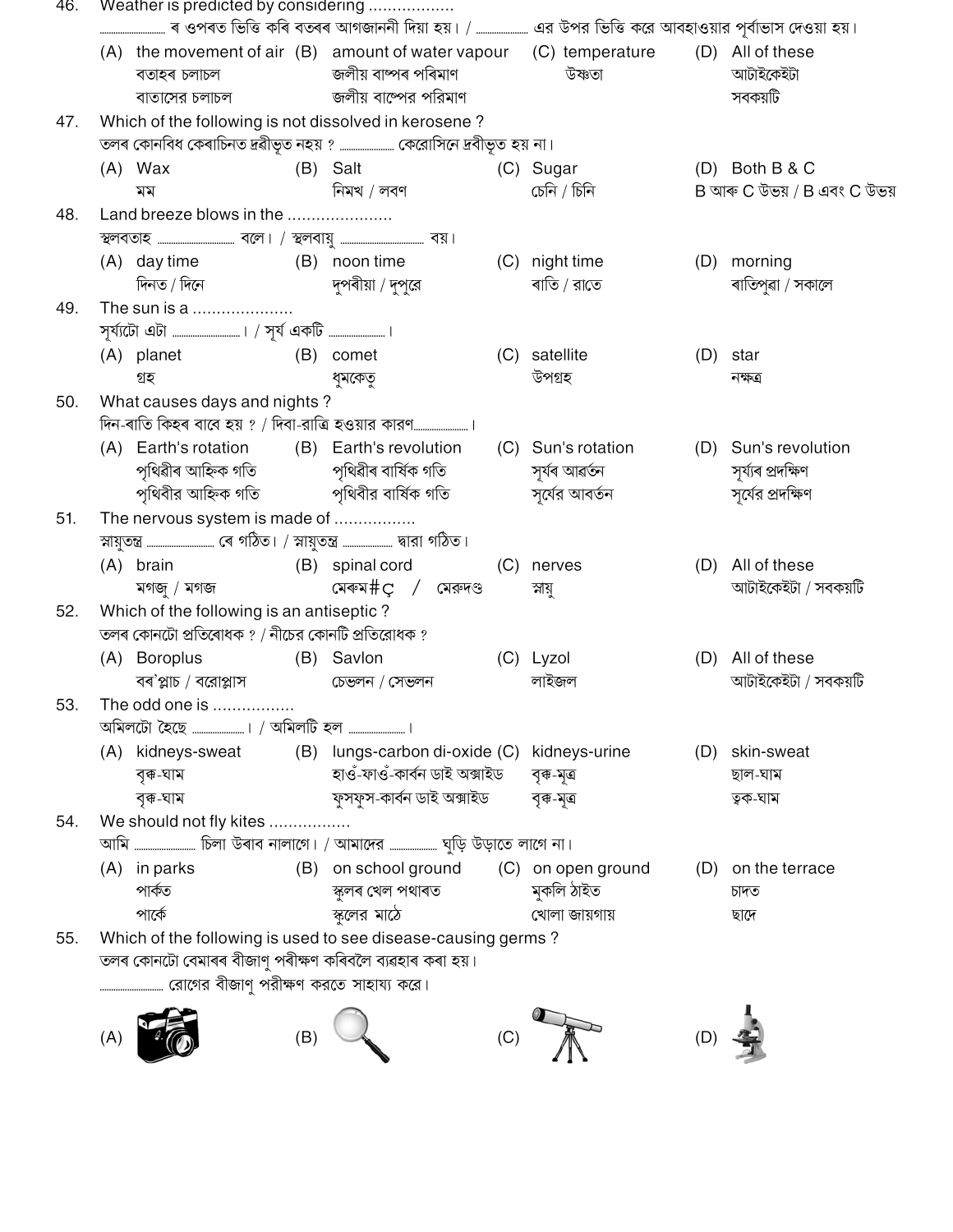| 56. | Which of the following keep insects away from the clothes?<br>তলৰ কোনবিধে পোক-পৰুৱাক কাপোৰৰ পৰা আতৰ কৰি ৰাখে ? |                                                                                                                                              |          |                                           |       |                                                                                                 |       |                                            |
|-----|----------------------------------------------------------------------------------------------------------------|----------------------------------------------------------------------------------------------------------------------------------------------|----------|-------------------------------------------|-------|-------------------------------------------------------------------------------------------------|-------|--------------------------------------------|
|     |                                                                                                                | নীচের কোনটি পোকামাকড়কে কাপড় থেকে দূরে রাখে ?                                                                                               |          |                                           |       |                                                                                                 |       |                                            |
|     |                                                                                                                | (A) naphthalene balls (B) medicines<br>কৰ্পৰ গুটি                                                                                            |          | ঔষধ                                       |       | (C) dried leaves of neem (D) Both A and C<br>নিমৰ শুকান পাত                                     |       | A আৰু C উভয়                               |
|     |                                                                                                                | নাফথালিন বল                                                                                                                                  |          | ঔষধ                                       |       | নিমের শুকনা পাতা                                                                                |       | A এবং C উভয়                               |
| 57. |                                                                                                                | Which of the following sources of energy is not used as a fuel for cooking?<br>তলৰ কোনবিধ শক্তিৰ উৎসক ৰন্ধাত ইন্ধন হিচাপে ব্যৱহাৰ কৰা নহয় ? |          |                                           |       |                                                                                                 |       |                                            |
|     |                                                                                                                |                                                                                                                                              |          |                                           |       |                                                                                                 |       |                                            |
|     |                                                                                                                | (A) Natural gas<br>প্ৰাকৃতিক গেছ / প্ৰাকৃতিক গ্যাস                                                                                           |          | (B) Petrol<br>পেট্রল                      |       | (C) Gobargas<br>গোবৰ গেছ / গোবর গ্যাস                                                           |       | (C) Kerosene<br>কেৰাচিন / কেরোসিন          |
| 58. |                                                                                                                | How many centimeter are there in 5.325 km?<br>5.325 কিঃ মিটাৰত কিমান ছেঃ মিটাৰ ?<br>5.325 কিলোমিটারে কত সেন্টিমিটার ?                        |          |                                           |       |                                                                                                 |       |                                            |
|     |                                                                                                                | (A) 53250 cm<br>53250 ছেমি/সে.মি                                                                                                             |          | (B) 532500 cm<br>532500 ছেমি/সে.মি        |       | $(C)$ 3525 cm<br>3525 ছেমি/সেমি                                                                 |       | (D) None of these<br>এটাও নহয় / একটিও নয় |
| 59. |                                                                                                                | The number of digits in a PIN code is                                                                                                        |          |                                           |       |                                                                                                 |       |                                            |
|     | $(A)$ 10                                                                                                       |                                                                                                                                              | $(B)$ 11 |                                           | (C) 6 |                                                                                                 | (D) 8 |                                            |
| 60. |                                                                                                                | Chipko Movement is against                                                                                                                   |          |                                           |       |                                                                                                 |       |                                            |
|     |                                                                                                                | গছ-গছনি কটা / গাছপালা কাটা                                                                                                                   |          | পক্ষী নিধন                                |       | (A) cutting down of trees (B) culling of birds (C) planting of trees<br>বৃক্ষ ৰোপণ / বৃক্ষ রোপণ |       | (D) All of these<br>আটাইকেইটা / সবকয়টি    |
|     |                                                                                                                |                                                                                                                                              |          | General Maths / সাধাৰণ গণিত / সাধারণ গণিত |       |                                                                                                 |       |                                            |
| 61. |                                                                                                                | The smallest one digit number is<br>এক অংক বিশিষ্ট সবচাইতে ছোট সংখ্যাটি হল ……………………………                                                       |          |                                           |       |                                                                                                 |       |                                            |

|     | $(A)$ 0                                        | (B) 1           | $(C)$ 2         | (D) 3 |                 |  |  |
|-----|------------------------------------------------|-----------------|-----------------|-------|-----------------|--|--|
| 62. | Which of the following statements is correct?  |                 |                 |       |                 |  |  |
|     | তলৰ কোনটো উক্তি সঁচা ? / সঠিক উত্তর বাহির কর।  |                 |                 |       |                 |  |  |
|     | $(A)$ 321 < 235                                | $(B)$ 420 > 510 | $(C)$ 725 < 638 |       | $(D)$ 827 > 639 |  |  |
| 63. | Find the missing number.                       |                 |                 |       |                 |  |  |
|     | লুপ্ত পদটো বাচি উলিওৱা। / লুপ্ত পদটি বেছে নাও। |                 |                 |       |                 |  |  |
|     | $597 = 500 + 2 \times 10 + 7$                  |                 |                 |       |                 |  |  |

| (A) 597<br>(B) 97<br>(C) 90 |  |         |
|-----------------------------|--|---------|
|                             |  | $(D)$ 9 |

64. Write down the numbers from 1 to 25 one after the other. Which digit is on the 25<sup>th</sup> place? 1 ৰ পৰা 25 লৈকে সংখ্যাখিনি ক্ৰমান্বয়ে লিখি গলে পচিশতম স্থানত কোনটো অংক থাকিব ? 1 থেকে 25 পর্যন্ত সংখ্যাগুলিকে ক্রমান্বয়ে লিখে গেলে পঞ্চবিংশতিতম স্থানে কোন সংখ্যাটি থাকবে ?  $(C)$  3  $(A)$  7  $(B)$  5

(D) None of these এটাও নহয় / একটিও নয়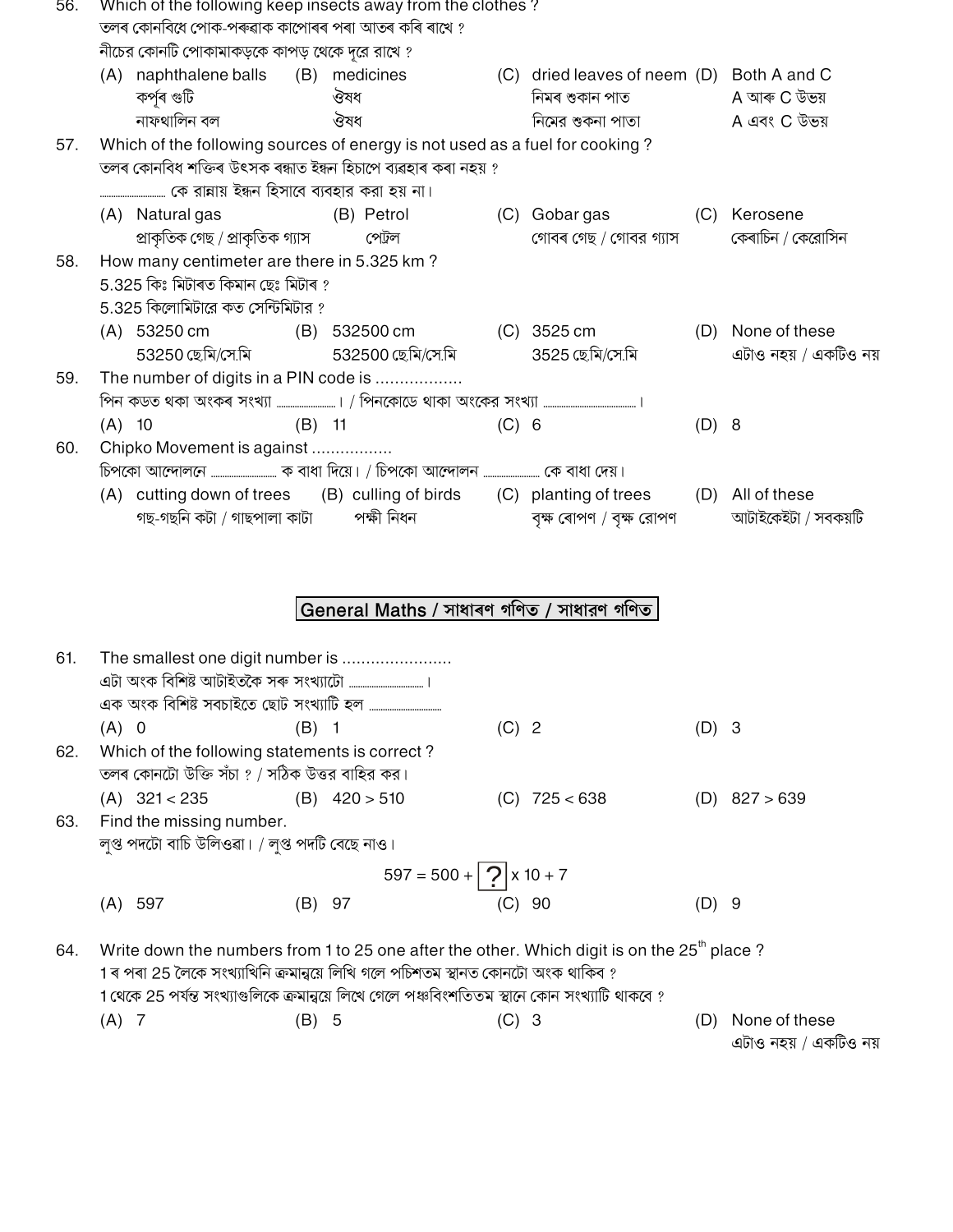| 65. |                                             | Looking at $(p)$ , choose the required numbers for $(q)$ is |                                |                                                                                                                         |  |
|-----|---------------------------------------------|-------------------------------------------------------------|--------------------------------|-------------------------------------------------------------------------------------------------------------------------|--|
|     |                                             | (p) কে অনুসরণ করলে (q) এর (?) স্থানের সংখ্যাগুলি            |                                |                                                                                                                         |  |
|     |                                             |                                                             |                                |                                                                                                                         |  |
|     | (p)                                         | (q)                                                         |                                |                                                                                                                         |  |
|     | $(A)$ 1 and 3                               | $(B)$ 2 and 4                                               | $(C)$ 2 and 3                  | $(D)$ 2 and 2                                                                                                           |  |
|     | 1 আৰু 3                                     | $2 \overline{$ আৰু $4$                                      | 2 আৰু $3$                      | 2 আৰু 2                                                                                                                 |  |
|     | 1 এবং 3                                     | 2 এবং 4                                                     | 2 এবং 3                        | 2 এবং 2                                                                                                                 |  |
| 66. |                                             | The next number in the series 1, 2, 5, 10, 17,  is :        |                                |                                                                                                                         |  |
|     |                                             | 1, 2, 5, 10, 17,  শ্ৰেণীটোৰ পৰবৰ্ত্তী সংখ্যাটো ঃ            |                                |                                                                                                                         |  |
|     |                                             | 1, 2, 5, 10, 17,  শ্রেণীটির পরবর্তী সংখ্যাটি হল             |                                |                                                                                                                         |  |
|     | (A) 20                                      | (B) 22                                                      | (C) 24                         | $(D)$ 26                                                                                                                |  |
| 67. |                                             |                                                             |                                | There are 90 fruits in a basket. Out of which 33 are apples and 24 bananas. Which one of the following shows            |  |
|     | the number of oranges in the basket?        |                                                             |                                |                                                                                                                         |  |
|     |                                             |                                                             |                                | এটা পাচিত 90 টা ফল আছে, তাৰে 33 টা আপেল, 24 টা কল আৰু বাকীবোৰ কমলা হলে তলৰ কোনটো সাংখ্যিক বাক্যই পাচিত থকা কমলাৰ        |  |
|     | সংখ্যা বুজাব ?                              |                                                             |                                |                                                                                                                         |  |
|     |                                             |                                                             |                                | একটি ঝুড়িতে 90টি ফল আছে। ইহার 33টি আপেল, 24টি কলা এবং বাকীগুলি কমলা হলে নীচের কোনটি ঝুড়িতে থাকা কমলার সংখ্যা বুঝায় ? |  |
|     | $(A)$ 90-33+24                              | $(B)$ 90+24+33                                              | $(C)$ 90+33-24                 | $(D)$ 90-24-33                                                                                                          |  |
| 68. |                                             | Difference between 25 and 2005 is                           |                                |                                                                                                                         |  |
|     |                                             |                                                             |                                |                                                                                                                         |  |
|     |                                             |                                                             |                                |                                                                                                                         |  |
|     | $(A)$ 180                                   | $(B)$ 1980                                                  | $(C)$ 1030                     | (D) 30                                                                                                                  |  |
| 69. | 1000 - how many tens = $430$ ?              |                                                             |                                |                                                                                                                         |  |
|     |                                             | 1000 - কিমান দশক = 430 ? / 1000 - কত দশক = 430 ?            |                                |                                                                                                                         |  |
|     | $(A)$ 43                                    | $(B)$ 430                                                   | $(C)$ 57                       | $(D)$ 570                                                                                                               |  |
| 70. | $17 \times 5 = (10 \times 5) + ( \times 5)$ |                                                             |                                |                                                                                                                         |  |
|     | $(A)$ 1                                     | $(B)$ 3                                                     | $(Q)$ 5                        | $(D)$ 7                                                                                                                 |  |
| 71. |                                             | How many times will you be able to subtract 4 from 169 ?    |                                |                                                                                                                         |  |
|     | 169 ৰ পৰা 4 কিমানবাৰ বিয়োগ কৰিব পাৰি ?     |                                                             |                                |                                                                                                                         |  |
|     | 169 থেকে 4 কতবার বিয়োগ করতে পারি ?         |                                                             |                                |                                                                                                                         |  |
|     | $(A)$ 14                                    | $(B)$ 42                                                    | (C) 68                         | (D) 84                                                                                                                  |  |
| 72. | Which of the following is wrong?            |                                                             |                                |                                                                                                                         |  |
|     | তলৰ কোনটো ভুল ? / নীচের কোনটি ভুল ?         |                                                             |                                |                                                                                                                         |  |
|     | $(A)$ 165 ÷ 5 < 165 x 0                     |                                                             | (B) $534 \div 6 > 40 \times 2$ |                                                                                                                         |  |
|     | (C) $5 \times 70 = 70 + 70 + 70 + 70 + 70$  |                                                             |                                | (D) $9563 - 5369 = 4000 + 100 + 90 + 4$                                                                                 |  |
| 73. |                                             | The greatest number among the following is                  |                                |                                                                                                                         |  |
|     |                                             |                                                             |                                |                                                                                                                         |  |
|     |                                             |                                                             |                                |                                                                                                                         |  |
|     | $(A)$ 95 $\rightarrow$ 5                    | $(B)$ 95 - 5                                                | $(C)$ 95 x 5                   | (D) $95 \div 5$                                                                                                         |  |
| 74. |                                             | Which of the following fractions is the smallest?           |                                |                                                                                                                         |  |
|     | তলৰ কোনটো ভগ্নাংশ আটাইতকৈ সৰু ?             |                                                             |                                |                                                                                                                         |  |
|     |                                             |                                                             |                                |                                                                                                                         |  |
|     | (A)                                         | (B)                                                         | (C)                            | (D)                                                                                                                     |  |
|     |                                             |                                                             |                                |                                                                                                                         |  |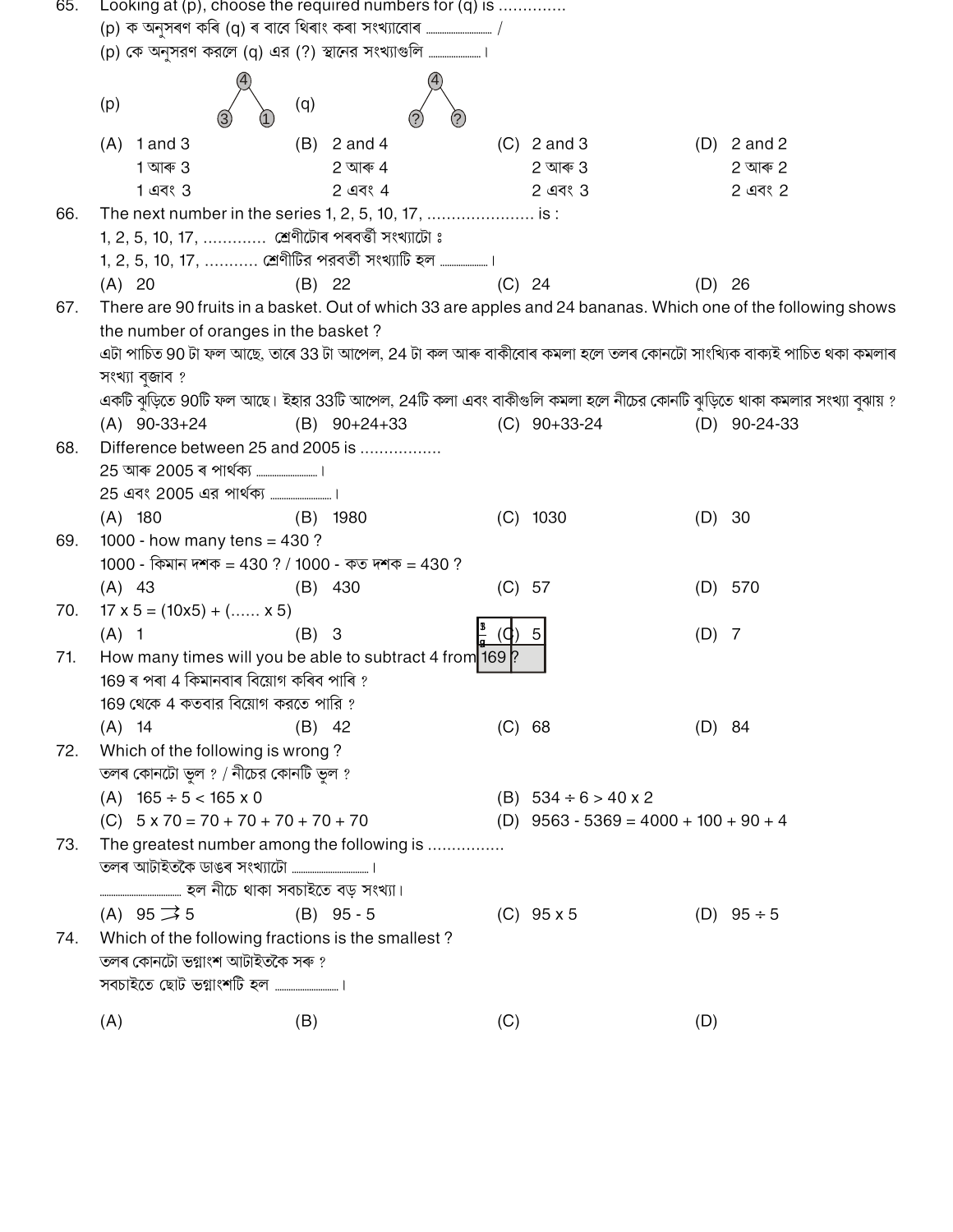75. What fraction does the shaded part represent ?<br>ছাঁৰে আবৃত অংশই কোনটো ভগ্নাংশক বুজাব ? / ছায়ায় আবৃত অংশ নীচের কোন ভগ্নাংশটিকে বুঝায় ?

|     | $(A) \frac{1}{7}$                                                                             | (B)                                                                                                                         | (C)                            | (D)                                                                                                                       |
|-----|-----------------------------------------------------------------------------------------------|-----------------------------------------------------------------------------------------------------------------------------|--------------------------------|---------------------------------------------------------------------------------------------------------------------------|
| 76. | uses in a week is                                                                             |                                                                                                                             |                                | There are 40 match sticks in a match box. Lila uses 3 match sticks every day. The fraction of match sticks she            |
|     | কৰিব ?                                                                                        |                                                                                                                             |                                | এটা জুইশলা বাকচত মুঠ 40 টা জুইশলা আছে। লীলাই প্ৰতিদিনে 3 টাকৈ জুইশলা ব্যৱহাৰ কৰিলে, তাই এসপ্তাহত কিমান অংশ জুইশলা ব্যৱহাৰ |
|     |                                                                                               | একটি দিয়াশলাই বাক্সে মোট 40 টি কাঠি আছে। লীলা প্রতিদিনে 3 টি কাঠি ব্যবহার করিলে একসপ্তাহে কতটুকু কাঠি ব্যবহার করতে পারবে ? |                                |                                                                                                                           |
|     | (A)                                                                                           | (B)                                                                                                                         | (C)                            | (D)                                                                                                                       |
| 77. |                                                                                               | Which of the following shows the fractions in ascending order?<br>তলৰ কোনটো উৰ্ধক্ৰমত আছে ? / নীচের কোনটি উৰ্ধক্ৰমে আছে ?   |                                |                                                                                                                           |
|     | (A)                                                                                           | (B)                                                                                                                         | (C)                            | (D)                                                                                                                       |
| 78. | কিমানটা 100 টকীয়া নোট একে লগ কৰিলে 1 লাখ টকা হব ?<br>1 লাখ টাকায় কতটি 100 টাকার নোট থাকবে ? | How many 100 rupee notes make a sum of ₹1 lakh?                                                                             |                                |                                                                                                                           |
|     | $(A)$ 10                                                                                      | $(B)$ 100                                                                                                                   | (C)<br>500                     | 1000<br>(D)                                                                                                               |
| 79. | $70.45 + 70.90 + 71.50 = \dots \dots \dots$                                                   |                                                                                                                             |                                |                                                                                                                           |
|     | $(A)$ ₹1.85                                                                                   | $(B)$ ₹2.80                                                                                                                 | $(C)$ ₹2.85                    | (D) ₹2.75                                                                                                                 |
| 80. |                                                                                               | Which of these sets of coins has the greatest value?                                                                        |                                |                                                                                                                           |
|     |                                                                                               | কোন কেইটা মুদ্ৰাৰ মান অধিক হব  ? / নীচের কোনটিতে মুদ্ৰার মান                                                                | ত বেশী ?                       |                                                                                                                           |
|     |                                                                                               | (A) 6 fifty paise coins (B) 4 one-rupee coins                                                                               | 3\two-rupee coins              | (D) 1 five rupee coin                                                                                                     |
|     | 6 টা পঞ্চাশ পইচাৰ মুদ্ৰা                                                                      | 4 টা এটকাৰ মুদ্ৰা                                                                                                           | $3\overline{6}$ \2 টকাৰ মুদ্ৰা | 1 টা পাঁচ টকাৰ মুদ্ৰা<br>1 টি পাঁচ টাকার মুদ্রা                                                                           |
| 81. | 6 টি পঞ্চাশ পয়সার মুদ্রা<br>In India which coin does not exist?                              | 4 টি একটাকার মুদ্রা                                                                                                         | <b>৪°চি.2</b> টাকার মুদ্রা     |                                                                                                                           |
|     | ভাতৰবৰ্ষত কোনটো মুদ্ৰাৰ বৰ্ত্তমান প্ৰচলন নাই ?                                                |                                                                                                                             |                                |                                                                                                                           |
|     | ভারতবর্ষে কোন মুদ্রার প্রচলন বর্তমানে নেই ?                                                   |                                                                                                                             |                                |                                                                                                                           |
|     |                                                                                               |                                                                                                                             |                                |                                                                                                                           |
|     | (A)                                                                                           | (B)                                                                                                                         | (C)                            | (D) Both B and C<br>B আৰু C উভয় / B এবং C উভয়                                                                           |
| 82. | There are  days in a year                                                                     |                                                                                                                             |                                |                                                                                                                           |
|     |                                                                                               |                                                                                                                             |                                |                                                                                                                           |
|     | $(A)$ 364                                                                                     | (B) 366                                                                                                                     | $(C)$ 365                      | (D) Either B or C<br>$B$ অথবা $C$                                                                                         |
| 83. |                                                                                               | The sum of 6 years 8 months and 3 years 6 months = $\dots$ $\dots$ $\dots$ $\dots$ $\dots$ $\dots$ months.                  |                                |                                                                                                                           |
|     |                                                                                               | 6 বছৰ 8 মাহ আৰু 3 বছৰ 6 মাহৰ যোগফল =  মাহ                                                                                   |                                |                                                                                                                           |
|     |                                                                                               | $6$ বছর $8$ মাস এবং $3$ বছর $6$ মাসের যোগফল =  মাস।                                                                         |                                |                                                                                                                           |
|     | (A) 66                                                                                        | $(B)$ 104                                                                                                                   | $(C)$ 122                      | 108<br>(D)                                                                                                                |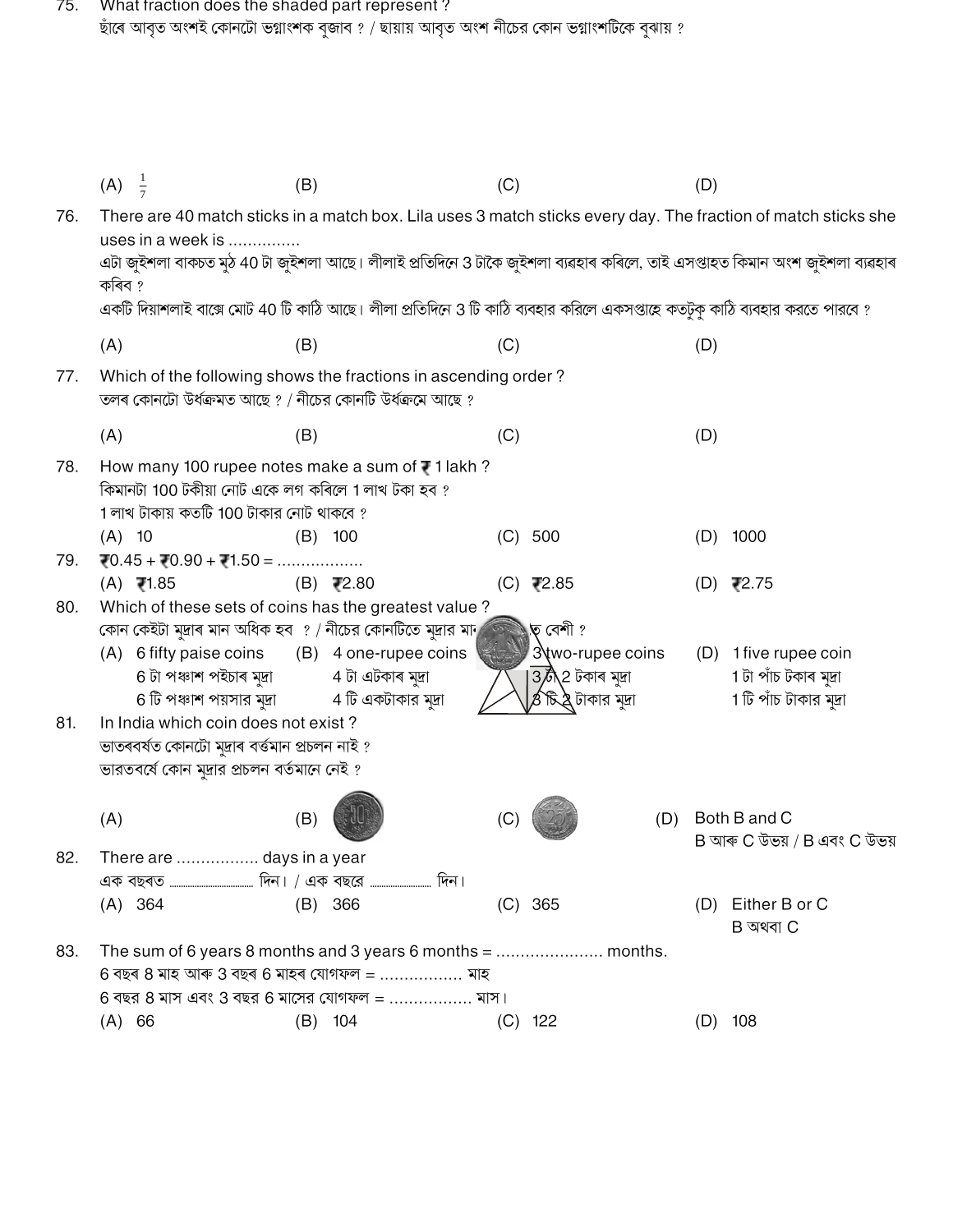